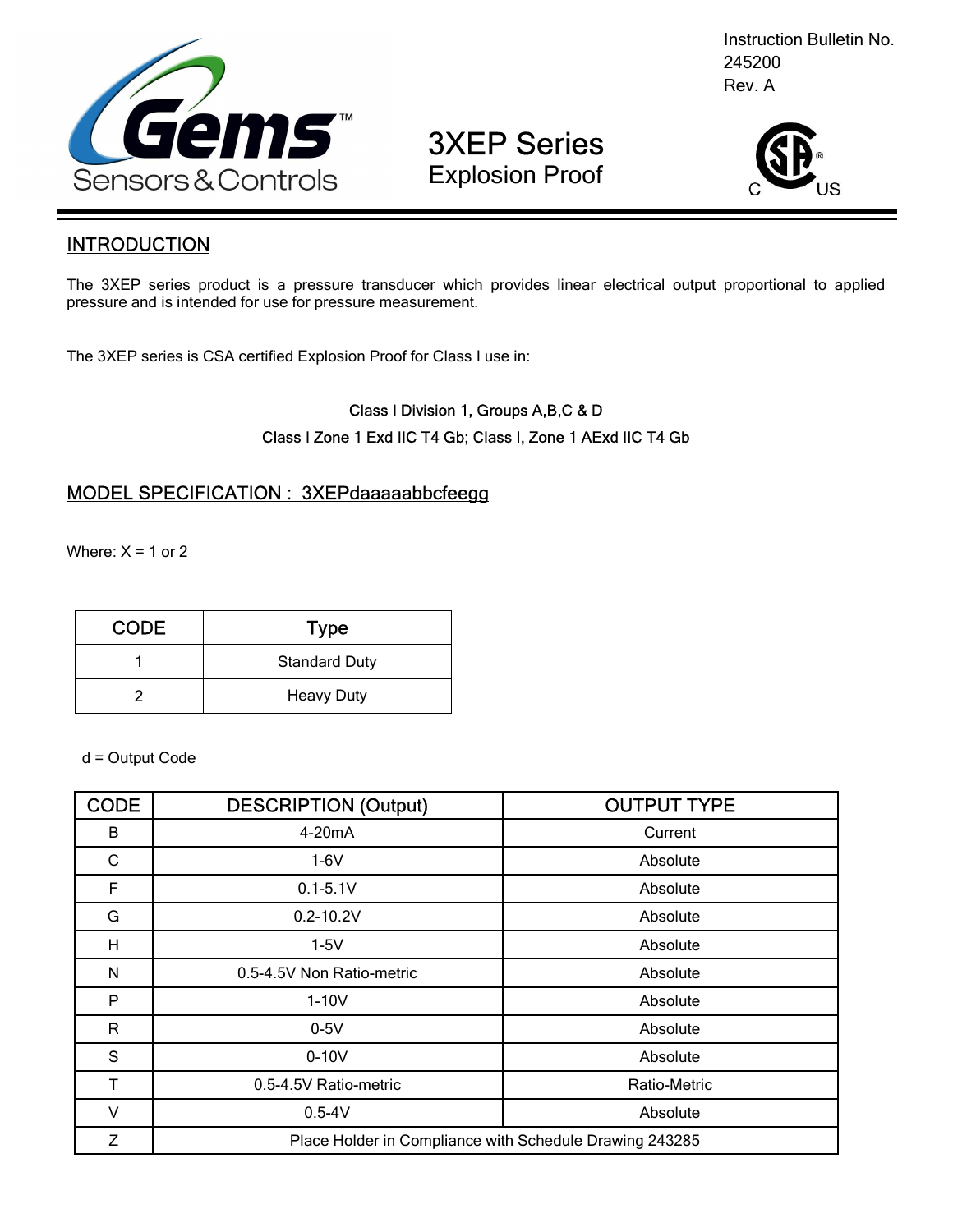| CODE  | <b>PRESSURE RANGE (Bar)</b> |
|-------|-----------------------------|
| 0006G | 6 bar Gauge                 |
| 0010G | 10 bar Gauge                |
| 0016G | 16 bar Gauge                |
| 0025G | 25 bar Gauge                |
| 0040G | 40 bar Gauge                |
| 0060G | 60 bar Gauge                |
| 0100S | 100 bar Sealed              |
| 0160S | 160 bar Sealed              |
| 0250S | 250 bar Sealed              |
| 0400S | 400 bar Sealed              |
| 0600S | 600 bar Sealed              |
| 1000S | 1000 bar Sealed             |

| <b>CODE</b> | <b>PRESSURE RANGE (psi)</b> |
|-------------|-----------------------------|
| 100PG       | 100 psi Gauge               |
| 150PG       | 150 psi Gauge               |
| 200PG       | 200 psi Gauge               |
| 300PG       | 300 psi Gauge               |
| 500PG       | 500 psi Gauge               |
| 600PG       | 600 psi Gauge               |
| 750PG       | 750 psi Gauge               |
| 10CPG       | 1000 psi Gauge              |
| 15CPS       | 1500 psi Sealed             |
| 20CPS       | 2000 psi Sealed             |
| 25CPS       | 2500 psi Sealed             |
| 30CPS       | 3000 psi Sealed             |
| 35CPS       | 3500 psi Sealed             |
| 40CPS       | 4000 psi Sealed             |
| 50CPS       | 5000 psi Sealed             |
| 60CPS       | 6000 psi Sealed             |
| 75CPS       | 7500 psi Sealed             |
| 10KPS       | 10000 psi Sealed            |

### bb = Pressure Port

| <b>CODE</b> | <b>DESCRIPTION (Union Type)</b>              | <b>CODE</b> | <b>DESCRIPTION (Union Type)</b>                            |
|-------------|----------------------------------------------|-------------|------------------------------------------------------------|
| 0H          | 1/2" NPT                                     | 1J          | 7/16" - 20 UNF 2A SA1926/2 O'RING                          |
| 02          | $1/4"$ - 18 NPT                              | 1P          | 9/16" - 18UNF 22 A/F                                       |
| 0E          | 1/4" - 18 NPT Female                         | 4P          | G1/2" A 27A/F                                              |
| 4C          | 1/4" - 18 NPTF Dryseal                       | 05          | G1/4" A Integral Face Seal                                 |
| 0A          | 1/4" - 19 PT (JIS) or 1/4" - 19 BSPT         | 01          | G1/4" A Stud (BS 5380 Port)                                |
| 4B          | 1/4" Female (7/16UN with Schraeder Deflator) | 0S          | G1/8" A Stud (BS 5380 Port)                                |
| 08          | 1/8" - 27 NPT                                | 2T          | M12x1.5 (6g) High Pressure (Washer Seal)                   |
| 4D          | 1/8" - 27 NPTF Dryseal                       | 0L          | M12x1.5P (6g) O'Ring to ISO 6149-2                         |
| 4N          | 3/8" - 24 UNF Union                          | 1G          | Schraeder 7-16" - 20 UN 2B Female                          |
| 04          | 7/16" - 20 (37FLARE.SAE J514 SIZE 4)         | 0K          | M <sub>14</sub> x 1.5 straight                             |
|             |                                              | ZZ          | Place Holder in Compliance with Schedule<br>Drawing 243285 |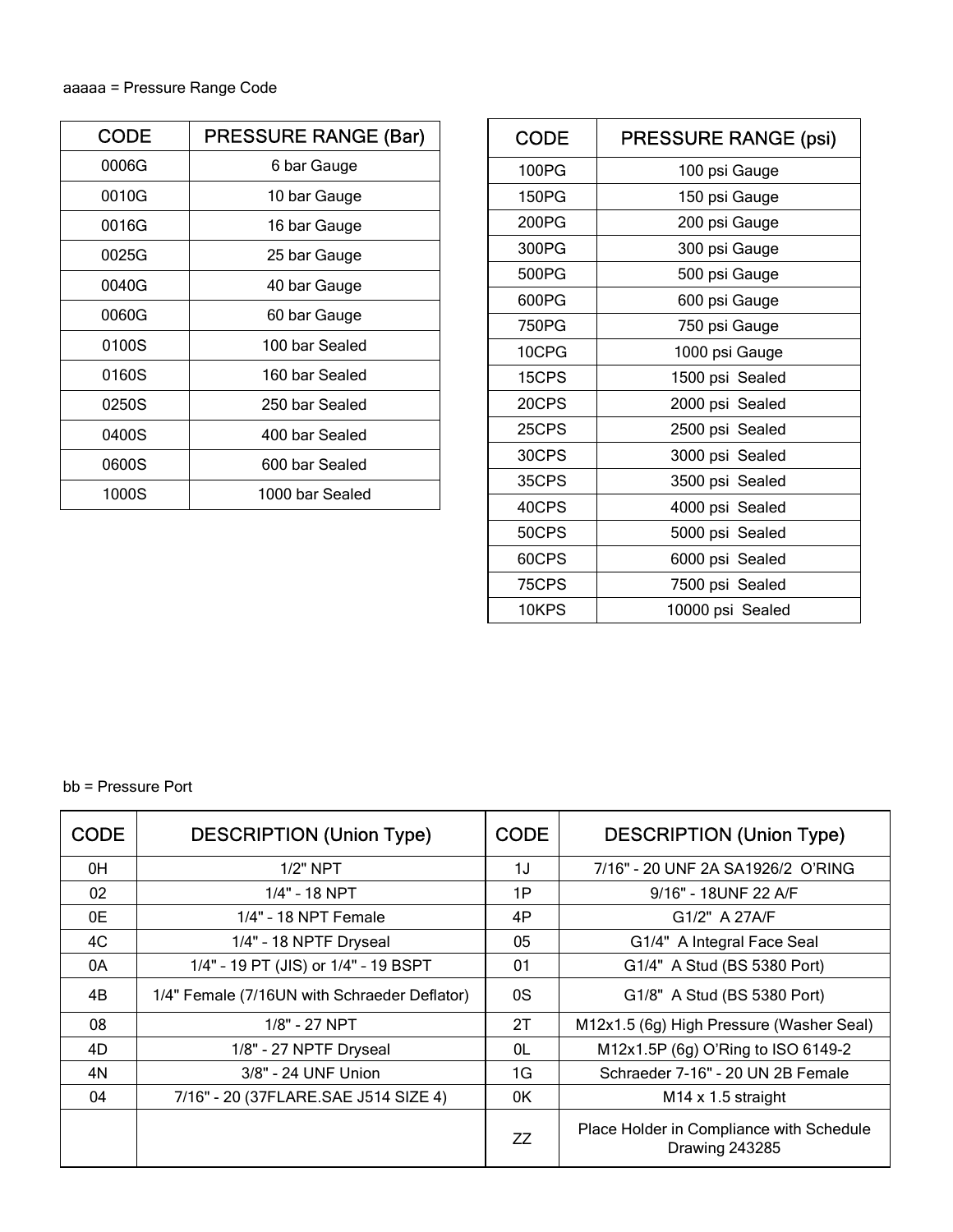c = Connector Code

| CODE | <b>DESCRIPTION (Electrical Connection)</b> |
|------|--------------------------------------------|
|      | Explosion proof Conduit 1/2" NPT           |

f = Pressure Restrictor Option

| <b>CODE</b> | Type              |
|-------------|-------------------|
|             | <b>Not Fitted</b> |
|             | Fitted            |

ee = Cable Length

| <b>CODE</b> | <b>DESCRIPTION (Cable Length)</b>                       |
|-------------|---------------------------------------------------------|
| 00          | <b>NOT FITTED</b>                                       |
| 01          | 1 METER                                                 |
| 02          | 2 METER                                                 |
| 03          | 3 METER                                                 |
| 05          | 5 METER                                                 |
| 10          | 10 METER                                                |
| 77          | Place Holder in Compliance with Schedule Drawing 243285 |

gg = Any combination of alpha/numeric characters representing options not affecting Explosion Proof certification

### HAZARDOUS PRODUCTS

Products which are supplied per this bulletin may be classified as Electrical, Electro-Mechanical and Electronic equipment.

These products are tested and supplied in accordance with our published specifications or individual special requirements that are agreed in writing at time of order. They are constructed so as not to affect adversely the safety of persons and property installed, maintained and used by qualified personnel, in the application for which they were designed and manufactured.

### **GENERAL**

The equipment is designed and manufactured to:

a) Avoid physical injury or other harm which may be caused by direct or indirect contact.

b) Ensure that excess surface temperature of accessible parts or radiation which would cause a danger is not produced.

c) Eliminate non-electrical dangers which are revealed by experience.

d) Ensure that foreseeable conditions of overload will not give rise to dangerous situations.

Provided that:

- Pressure range must be compatible with the maximum pressure being measured.
- Pressure media must be compatible with the transducer/transmitter wetted parts listed in these instructions.
- Liquid must not be allowed to freeze in the pressure port.
- The gasket must be fitted under the electrical connector where applicable.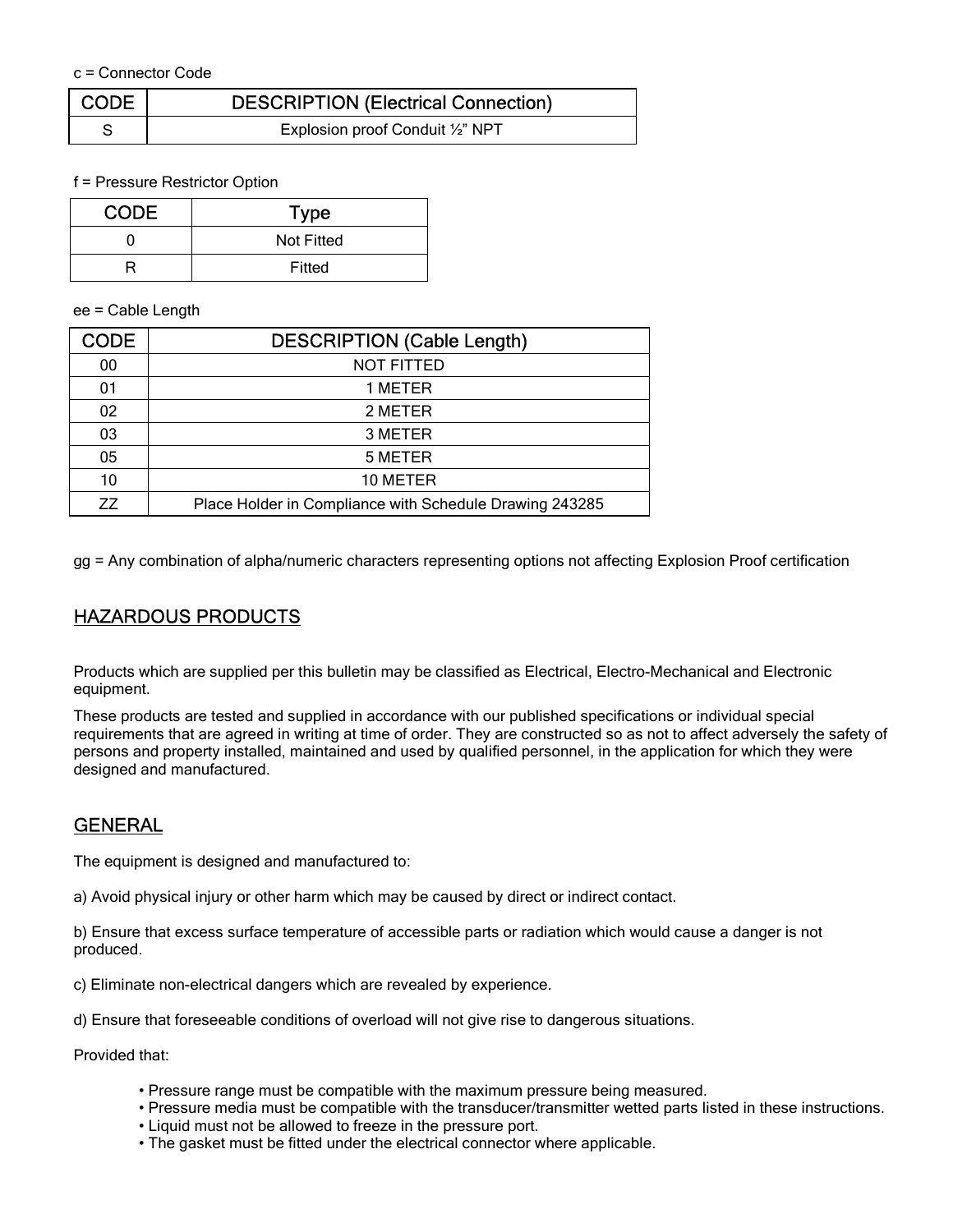# INSTALLATION & START UP

- Install and start up the transducer ONLY if it is in a faultless condition
- Screw or unscrew the transducer using the pressure port hexagon flats ONLY and observe the prescribed torque
- Do NOT use the hexagon on the electrical connector housing for screwing or unscrewing the transducer into a pressure connection, only for installing to electrical conduit.
- Cable screen is not connected to the transducer housing. The simultaneous connection of case and shield wire to ground is only permitted if ground loop problems can be excluded.
- Switch on the operating voltage only after establishing the electrical connection in order to avoid any spark formation.
- Electrical connection to the transducer should only be used as originally supplied. Bypassing or modifying electrical connection (with the exception of cable length) will invalidate explosion protection classification per certification.
- Integral cable should be subjected to a minimum bend radius of 75mm.
- The permanently attached cable shall be suitably protected from impact when in use.

#### Tools required for Installation:

Transducer Mounting: Wrench 22mm or 27mm depending on hex

'O' Rings: Transducers are not shipped with soft seals. Process connections which require a soft seal ('O' ring) are the responsibility of the installer. They must be suitable for both application temperature and relevant media.

### ELECTRICAL INSTALLATION

Installation of this type must be carried out in accordance with the Approved Installation drawing.

#### Voltage Applications:

The following schematic is applicable for any voltage output - only pull-down configuration shown. External load  $(R<sub>L1</sub>)$ is optional and can be connected between Vout1 and EITHER supply rail.

With "0V offsets", pull-up resistors cannot be used.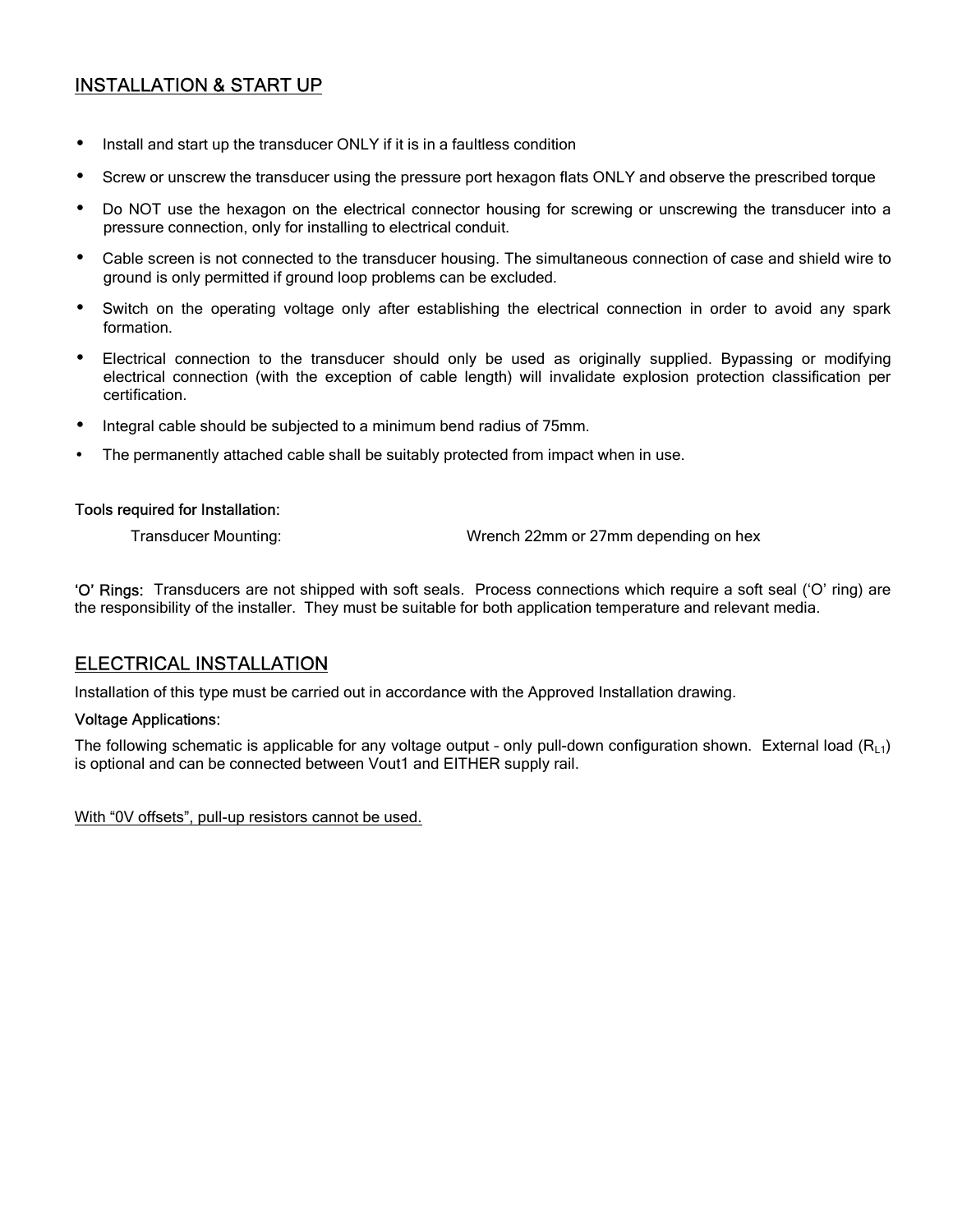# Application Schematic (Example):

Absolute Output Mode: (Typical output ranges are 0-10V, 0-5V, 1-6V and 1-5V)



| Parameter                           | Min | Tvp | Max | Units | Comments                                                                            |
|-------------------------------------|-----|-----|-----|-------|-------------------------------------------------------------------------------------|
| Supply Voltage (Vdd)                | 8   |     | 30  | v     | Measured at the input to the transducer terminals.                                  |
| Supply Head-Room to<br>Vout1 Output |     |     |     | v     | Example: 0-10V doable from 11V supply. This is<br>only valid with no external leads |

Ratiometric Output Mode: (Typical output ranges are 0.5-4.5V(r) and 0.25-4.75V(r))

Various Optional failure diagnostics exist – consult factory:

 $\overline{a}$ 

| Parameter            | Min | <b>Tvp</b> | <b>Max</b> | Jnits | Comments |
|----------------------|-----|------------|------------|-------|----------|
| Supply Voltage (Vdd) | 4.5 |            | 5.5        |       |          |

General Voltage Output Modes: (Additional Voltage Mode Specification)

| Parameter                                     | Min    | Typ | <b>Max</b>     | Units | <b>Comments</b>                                                                                               |
|-----------------------------------------------|--------|-----|----------------|-------|---------------------------------------------------------------------------------------------------------------|
| <b>Operating Current Draw</b>                 |        | 3.5 | 5.5            | mA    | With no external loads                                                                                        |
| Output Impedance                              | $-10%$ | 80  | $+10%$         | Ω     |                                                                                                               |
| <b>External Load</b><br>(sink/source current) |        |     | $\mathfrak{p}$ | mA    | Any external output load must not sink or source<br>more than 2mA. Consult factory for further<br>limitations |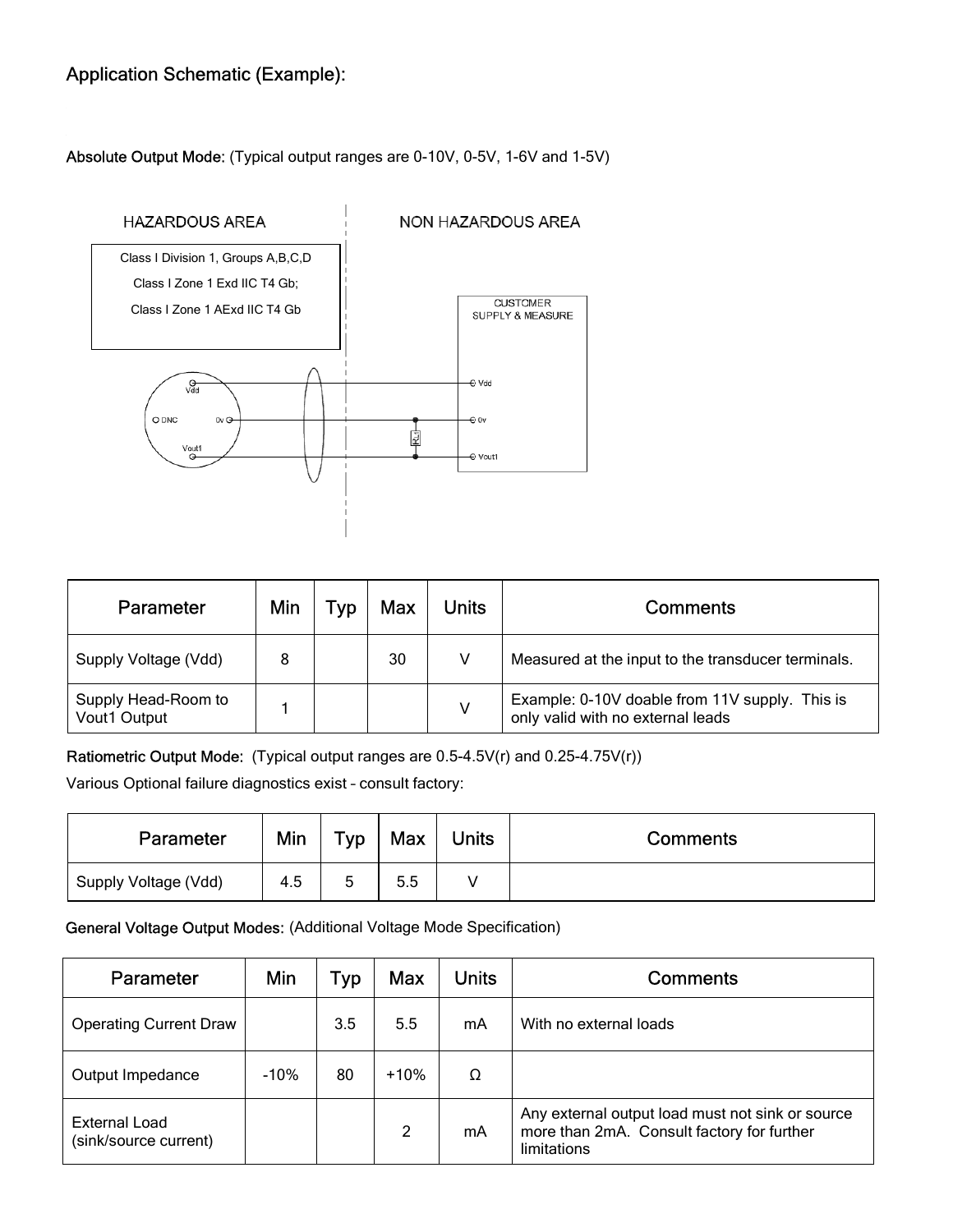### CURRENT APPLICATIONS

The external loop load (RL) is optional within limits specified below and includes all connection/harness resistances. Load can be placed in either supply line.

### Application Schematic (Example):



#### Current Output Mode: (Typical output is 4-20mA)

| <b>Parameter</b>                  | Min | Typ | Max | Jnits | Comments                                                                                     |
|-----------------------------------|-----|-----|-----|-------|----------------------------------------------------------------------------------------------|
| <b>Supply Voltage</b><br>(Vdd)    | 8   |     | 30  | V     | Measured at the input to the transducer terminals.                                           |
| <b>Pressure Output</b><br>Current | 4   |     | 20  | mA    | Current loop will limit between 25-28mA for protection<br>on overpressure, supply dependent. |

RL Load Limitations for Current Output Mode:

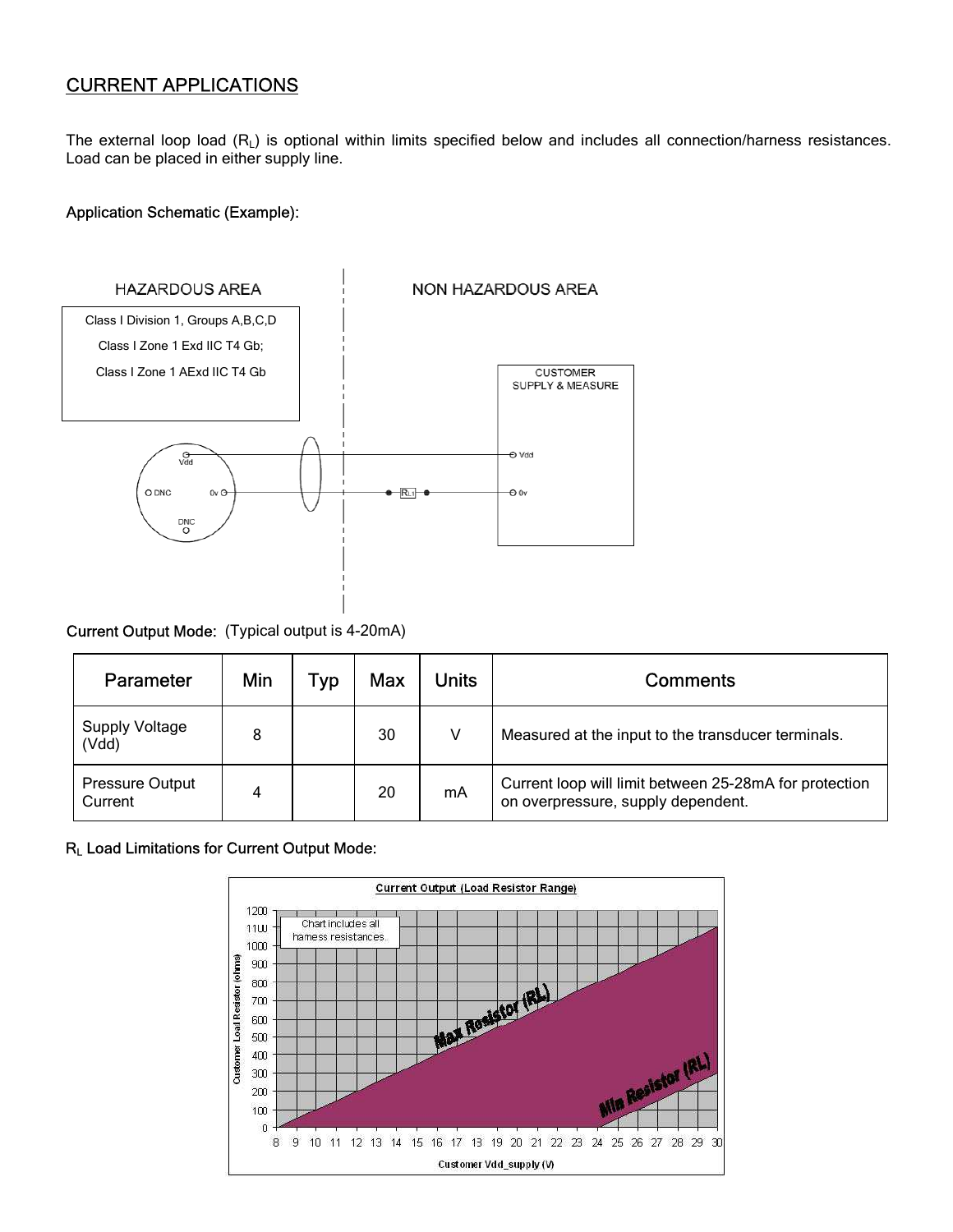Min Resistor (RL) =  $50 * (Vdd - 24)$ : for Vdd > 24V Max Resistor (RL) =  $50 * (Vdd - 8)$  : for Vdd >8V

### **SERVICING**

The transducer is not to be repaired by the user and must be replaced by an equivalent certified unit. Repairs should only be carried out by the manufacturer or an approved repairer.

### RETURN TO FACTORY

PLEASE NOTE: To comply with Health and Safety requirements, the instrument must be clean and safe to handle and accompanied by a formal statement to that effect duly signed by an authorized officer of the Company.

Any instrument returned without certification will be quarantined and no action will occur until cleared. It may ultimately be returned to you and subject to a transportation charge.

### MAINTENANCE

Routine Inspection: Not required except for periodic inspection of the cable and connector to ensure that these are neither damaged nor softened by incompatible liquid

### STORAGE & DISPOSAL

When storing or disposing of transducer, take precautions with remaining media – it may be hazardous or toxic. Refit thread protection cap during storage periods.

Dispose of transducer and packaging materials in accordance with local waste treatment disposal regulations of the country or region to which the instrument is supplied.